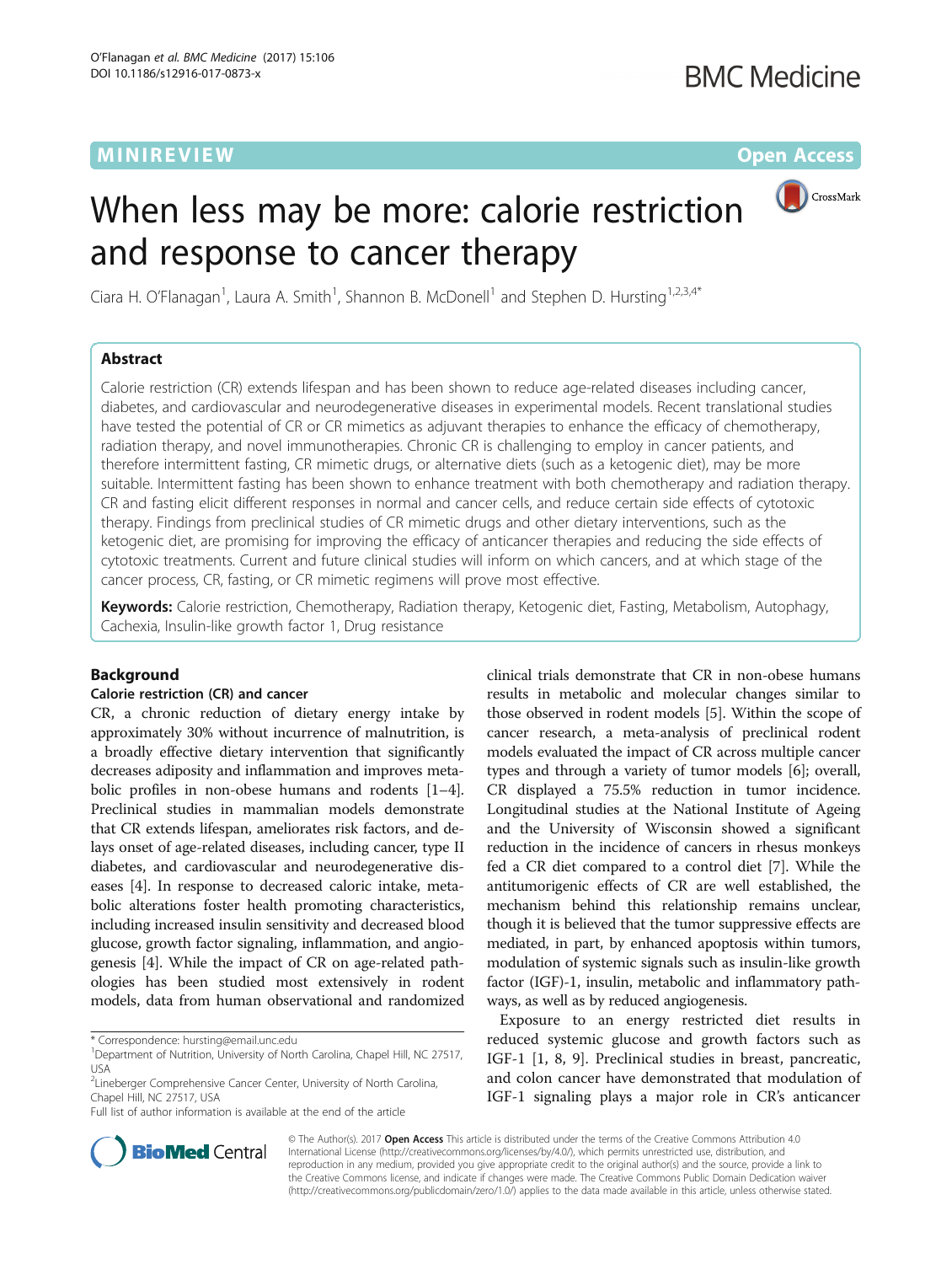effects [\[8](#page-6-0), [10](#page-6-0), [11](#page-6-0)]. In alignment with this, population studies have demonstrated that the IGF-1 signaling pathway plays a significant role in the development and progression of many cancer types [\[12](#page-6-0)]. IGF-1 is a nutrient-responsive growth factor that activates two major signaling cascades, namely Ras/MAPK and PI3K/AKT. Activation of the Ras/MAPK pathway promotes activity of transcription factors and subsequent expression of genes involved in proliferation and cellular growth. Initiation of the PI3K/AKT pathway promotes decreased apoptosis by disrupting the BCL2-Bad complex, increases protein synthesis via mTOR activation, and increases glucose metabolism by inhibiting GSK-3β [\[13\]](#page-6-0). Cancer cells utilize the IGF-1 signaling pathway to redirect their metabolic investment towards proliferation and growth, and thus reduction of IGF-1 levels in CR results in decreased tumor growth and progression [[8](#page-6-0), [10, 11](#page-6-0)]. Addition of exogenous IGF-1 leads to the partial reversal of the anticancer effects of CR, further supporting the role of IGF-1 in tumorigenesis [\[10](#page-6-0)]. In addition, expression of signaling factors downstream of IGF-1 has been correlated with either resistance or sensitivity to several cancer therapies [\[14\]](#page-6-0). Nevertheless, although IGF-1 signaling is a promising anticancer target, drugs targeting the pathway have been largely unsuccessful [[12](#page-6-0)].

CR also induces activation of AMP-activated protein kinase (AMPK), a molecular sensor that increases catabolism and inhibits anabolic metabolism, working in opposition to IGF-1-mediated activation of mTOR [\[4, 15](#page-6-0)]. AMPK activation in response to CR conditions results in increased apoptosis within brain tumors while protecting normal cells from the stress [\[16, 17](#page-6-0)]. AMPK induces expression of metabolic control genes, including SIRT1, resulting in increased fatty acid oxidation and glutaminolysis to provide auxiliary substrates when glucose is scarce [[18](#page-6-0)]. In line with this, CR results in elevated serum glutamine [[19\]](#page-6-0) and ketone bodies [\[20\]](#page-6-0). Many tumors undergo metabolic reprogramming, including enhanced fatty acid oxidation and glutaminolysis in addition to increased glucose metabolism [[21](#page-6-0)–[23\]](#page-6-0). Some cancers can therefore become autonomous, uncoupling their growth from the availability of systemic factors under normal conditions. Despite it not being clear whether administration of CR would support tumor growth in these circumstances, it is thought that transformed cells lack the metabolic adaptability to respond to altered substrate availability, having already invested heavily in metabolic reprograming and thus being more sensitive to increased pressure on ketone metabolism and fatty acid oxidation than normal cells [[24\]](#page-7-0).

The AMPK/mTOR axis also controls autophagy, a process through which proteins, macronutrients and organelles are enveloped in double-membraned vesicles and degraded into building blocks that can then be

shuttled into synthetic pathways. Under CR conditions, AMPK activation stimulates increased autophagy to recycle cellular components and provide needed substrates for metabolism and homeostasis [[4](#page-6-0), [15](#page-6-0)]. Autophagy can act as a double-edged sword in cancer – it is thought to be tumor suppressive since defects in autophagy drive oxidative stress, mitochondrial defects, DNA damage, genomic instability, and tumor growth [[25](#page-7-0)]. Conversely, it is believed to be tumor promoting because established tumors can utilize autophagy to reduce oxidative stress and increase mitochondrial function and metabolism in order to promote survival and overcome stress and low nutrient conditions [[25](#page-7-0), [26\]](#page-7-0). Due to the dual role of autophagy in cancer, autophagy inducers and inhibitors have become targets for cancer therapy [[27](#page-7-0)]. Recent research in our lab showed that combining autophagy inhibition with a CR regimen reduced tumor growth more than either treatment alone [[20](#page-6-0)].

Furthermore, increasing preclinical and human evidence suggests that CR reduces inflammation [\[11,](#page-6-0) [28, 29\]](#page-7-0). Multiple inflammatory signaling cascades can promote the growth and survival of neoplastic cells [[30](#page-7-0)]. The reduction of energy intake in CR reduces the amount of adipose tissue, a major endocrine organ that secretes proinflammatory factors including leptin, adiponectin, monocyte chemo-attractant protein-1, tumor necrosis factor, and interleukin-6 [\[31\]](#page-7-0). CR in human studies is associated with reduced adiposity and a lessened inflammatory adipose secretome, as well as particularly decreased systemic levels of pro-inflammatory adipokines [\[32](#page-7-0)]. In addition, CR has been shown to consistently reduce the expression of the pro-angiogenic factors vascular endothelial factor [[9,](#page-6-0) [33](#page-7-0)] and plasminogen activator inhibitor-1 [[15](#page-6-0)], both of which induce the growth of new blood vessels to provide growing tumors with oxygen and glucose. CR has also been shown to reduce vascularization of tumors [[9, 16](#page-6-0)]. In addition to altering systemic inflammatory mediators, CR has been shown reduce the expression of inflammatory genes in cancer cells, including nuclear factor kappa B [[11,](#page-6-0) [34](#page-7-0)] and peroxisome proliferator-activated receptors [[35\]](#page-7-0), which are ligand-activated transcription factors involved in regulating inflammation, proliferation, and glucose and lipid homeostasis and often expressed in cancer cells [[36, 37\]](#page-7-0).

### CR and therapeutic response

To date, much of the research into the tumor suppressive effects of CR relate to the preventative capacity of the intervention, rather than its application as an anticancer therapy. Recent attention has focused on the potential of CR as an adjunct therapy for a range of cancers in combination with traditional chemotherapy or radiation therapy [\[38](#page-7-0)]. While chronic CR may be well tolerated in preclinical and clinical studies of healthy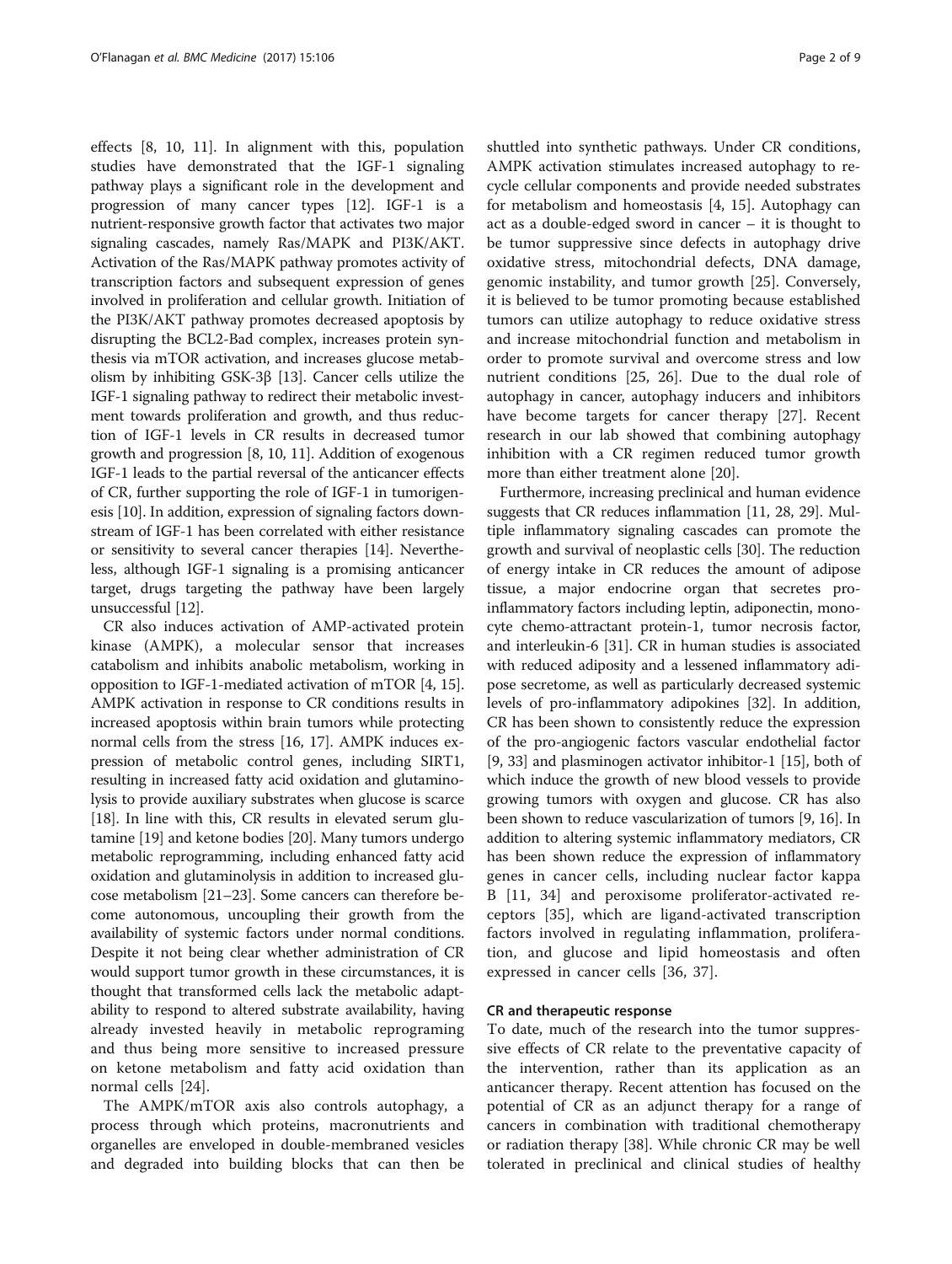individuals, patients diagnosed with cancer are at a greater risk of weight loss due to toxic cancer therapies, as well as cachexia and sarcopenia from tumor-derived signals to degrade adipose and muscle tissues, to which chronic CR may contribute. Furthermore, as CR is antiinflammatory, chronic CR may be a concern to patients with immunodeficiency or following surgery. Intermittent CR, achieved through fasting where no calories are consumed for defined periods of time (between 24 h up to 6 days), causes similar metabolic and anti-inflammatory alterations as seen during chronic CR, and can often result in greater changes in the short term [[39](#page-7-0)]. In contrast to chronic CR, fasting results in glycogen release from the liver for use as an energy source. Once glycogen stores are depleted, amino acids and fatty acids are catabolized to generate glucose and ketone bodies, respectively [[39](#page-7-0)]. Short-term fasting has been shown to improve chemotherapeutic treatment with etoposide [\[40](#page-7-0)], mitoxantrone, oxaliplatin [\[41](#page-7-0)], cisplatin, cyclophosphamide, and doxorubicin [\[42\]](#page-7-0) in transgenic and transplant mouse models of neuroblastoma, fibrosarcoma, glioma, melanoma, and breast and ovarian cancers. Alternate day fasting has also been shown to improve the radiosensitivity of mammary tumors in mice [[38](#page-7-0), [43](#page-7-0)], likely due to enhanced oxidative stress and DNA damage during short-term fasting on cancer cells. Fasting has also been shown to control circadian clock genes, the expression of which usually oscillates at specific intervals throughout the day and is coupled to processes such as oxidative stress response and DNA damage repair [\[44\]](#page-7-0). Chemotherapeutic treatment administered at different times of the day has been found to improve efficacy, believed to be due to circadian rhythmic control of stress responses [\[45](#page-7-0)]. Fasting may therefore improve the efficacy of anti-cancer therapies in part by controlling the circadian rhythm.

Elegant work by Rafaghello et al. [[40](#page-7-0)] demonstrated that short-term fasting elicits differential responses to chemotherapy in normal and cancer cells, with normal cells inactivating growth signals, such as Ras, Akt and IGF-1, in response to short-term fasting protecting them from therapeutic toxicity. In contrast, cancer cells, which have arisen due to activation of these signals and evasion of senescence-inducing signals, do not undergo this inactivation, remaining vulnerable to cytotoxic treatment via chemotherapy or radiation therapy. The induction of these cancer-specific stress responses may impact mechanisms related to chemoresistance, including multidrug resistance [[46\]](#page-7-0).

More recently, a fasting-mimicking diet, in which mice are fed the same amount of food as control mice, albeit with a severely reduced caloric density, showed a similar reduction in tumor growth as short-term starvation and displayed synergistic therapeutic effects when combined with doxorubicin and cyclophosphamide [[41, 47\]](#page-7-0). Cycles

of this diet have recently been shown to improve metabolic and inflammatory biomarkers associated with cancer risk in humans [\[48\]](#page-7-0). Mechanistically, the synergizing effects of the fasting-mimicking diet were associated with increased autophagy in the cancer cells and reduced heme oxygenase-1 (HO-1) in the microenvironment, causing increased circulating CD8<sup>+</sup> T cells and reduced  $T_{\text{reg}}$  cells, and resulting in enhanced immunosurveillance and clearance of tumor cells [\[41](#page-7-0), [47](#page-7-0)]. Moreover, prolonged cycles of fasting have also been shown to protect immune cells during chemotherapeutic treatment [[49](#page-7-0), [50](#page-7-0)], suggesting the possibility of combining immunotherapies with traditional chemotherapy alongside such dietary interventions. Similarly, CR also maintains immunological fitness of  $CD4^+$  T cells during aging to enhance cancer immunotherapy, specifically OX40-agonist immunotherapy [[50](#page-7-0)]. In addition, a CR regimen can reduce desmoplasia and the inflammatory microenvironment of tumors [\[9\]](#page-6-0), previously shown to impede the delivery of therapeutic drugs to the tumor cells.

While preclinical studies are mounting on the effects of intermittent CR in combination with chemotherapy and radiation therapy, clinical studies are slow to follow, likely due to the concerns listed above. A summary of past and current clinical trials of intermittent CR, fasting-mimicking diets, and ketogenic diets in combination with anticancer therapies is included in Table [1](#page-3-0). A small study comprising ten subjects diagnosed with malignancies, including breast, esophageal, prostate, and lung, who underwent a 48–140 h fast prior to and a 56 h postchemotherapy fast revealed significant improvement in self-reported side effects of therapy, including nausea, vomiting, diarrhea, weakness, and fatigue [\[51, 52\]](#page-7-0).

Larger trials are currently underway to determine the potential for short-term fasting in reducing the side effects and efficacy of chemotherapies, and will likely be the launching point for future clinical trials with intermittent CR as a potential adjuvant therapy.

## CR mimetics

Given the nutritional concerns of CR and fasting in some cancer patients, CR mimetics, namely pharmacological agents that target pathways affected by CR, such as rapamycin, metformin, resveratrol, and hydroxycitrate, are attractive strategies to mimic the protective effects of CR both for cancer prevention and as adjuvant therapies without dietary restriction. These CR mimetics affect systemic and tumor-specific inflammation and metabolism, and targeting these pathways may sensitize cancers to traditional and emerging anti-cancer therapies by reducing tumor-associated inflammation or causing metabolic stress in the cancer cell.

Administration of the CR mimetic rapamycin (sirolimus), an immunosuppressant drug and established inhibitor of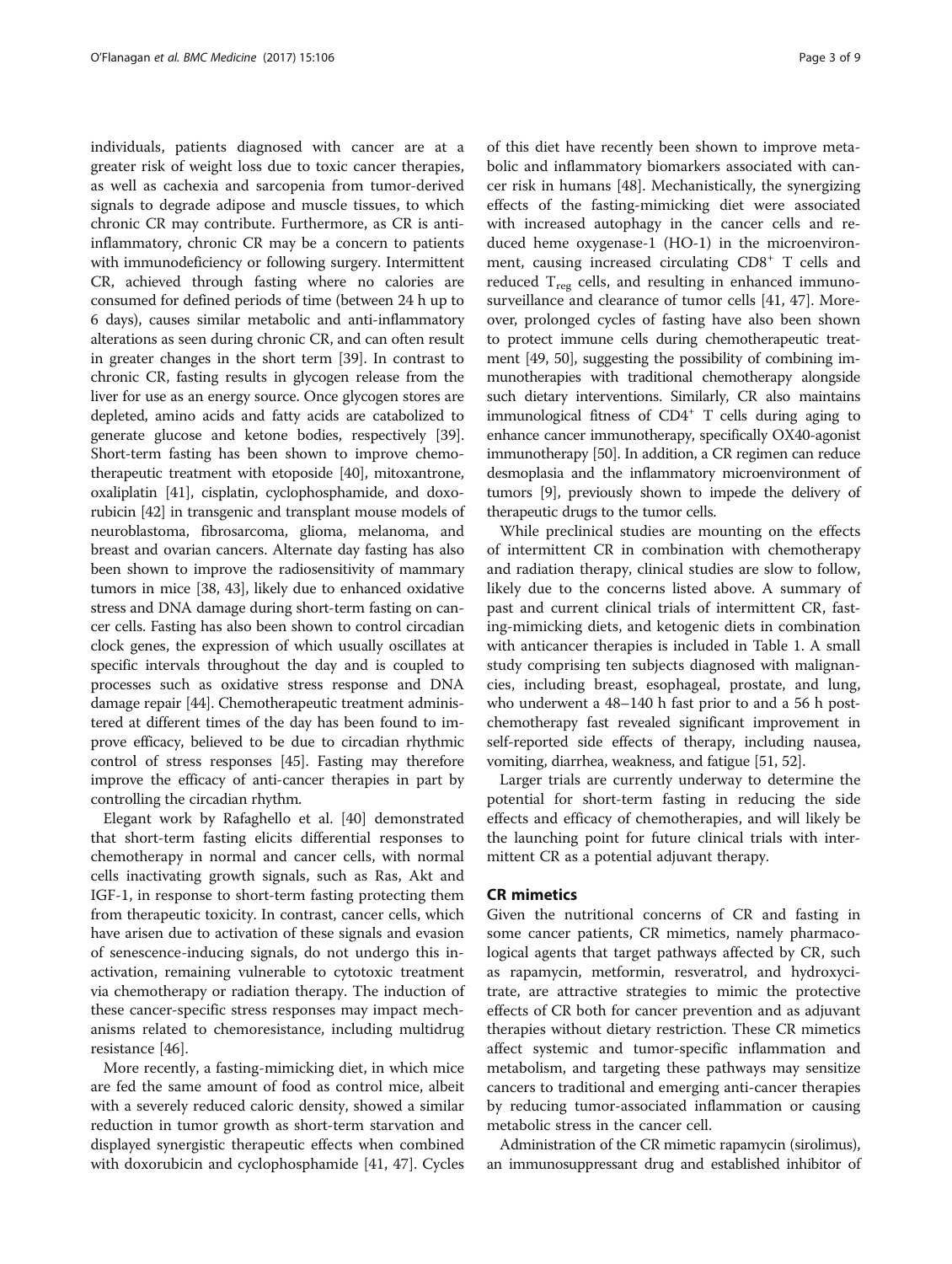<span id="page-3-0"></span>

| Table 1 List of ongoing or completed clinical trials including calorie restriction (CR) or CR mimetic diets or drugs in combination |  |  |
|-------------------------------------------------------------------------------------------------------------------------------------|--|--|
| with chemotherapy or radiotherapy                                                                                                   |  |  |

| Intervention                       | Drug treatment(s)                                                                       | Disease(s)                                             | Reference                                | Outcome/Anticipated<br>completion date |
|------------------------------------|-----------------------------------------------------------------------------------------|--------------------------------------------------------|------------------------------------------|----------------------------------------|
| Fasting-mimicking diet             | Standard chemotherapy                                                                   | Breast                                                 | NCT02126449<br>de Groot et al. 2015 [79] | December 2018                          |
| Fasting: up to 60 h                | Taxanes                                                                                 | Prostate                                               | NCT02710721                              | December 2017                          |
| Fasting: up to 48 h                | Standard chemotherapy                                                                   | Ovarian, breast                                        | NCT01954836                              | Completed, no reported<br>results      |
| Fasting: 20-140 h                  | Docetaxel, paclitaxel,<br>cyclophosphamide,<br>carboplatin, gemcitabine,<br>doxorubicin | Breast, esophagus, prostate,<br>lung, uterine, ovarian | Safdie et al. 2009<br>NCT01304251 [52]   | Reduced self-reported<br>side effects  |
| Fasting: up to 48 h                | Gemcitabine, cisplatin                                                                  | Primary and metastatic<br>lesions                      | NCT00936364                              | September 2017                         |
| Ketogenic diet                     | Radiotherapy                                                                            | Colorectal, breast                                     | NCT02516501                              | June 2018                              |
| Ketogenic diet                     | Palliative chemotherapy                                                                 | Glioblastoma                                           | NCT02939378                              | December 2017                          |
| Ketogenic diet                     | Temozolomide                                                                            | Glioblastoma                                           | NCT02046187                              | Completed, no reported<br>results      |
| Ketogenic diet                     | Temozolomide, radiotherapy                                                              | Glioblastoma                                           | NCT02302235                              | August 2016, recruiting                |
| Ketogenic diet                     | Standard chemotherapy,<br>radiotherapy                                                  | Glioblastoma                                           | NCT03075514                              | March 2018                             |
| Intermittent energy<br>restriction | Docetaxel, paclitaxel                                                                   | Breast                                                 | B-AHFAD-2                                | Completed, no reported<br>results      |
| Everolimus                         | Docetaxel, cisplatin                                                                    | Head and neck                                          | NCT00935961                              | Completed, no reported<br>results      |
| Everolimus                         | Rituximab                                                                               | B-cell lymphoma                                        | NCT00790036                              | Completed, no reported<br>results      |
| Everolimus                         | Pemetrexed                                                                              | Lung                                                   | NCT00434174                              | Completed, no reported<br>results      |
| Everolimus                         | Doxorubicin, bevacizumab                                                                | <b>Breast</b>                                          | NCT02456857                              | Completed, no reported<br>results      |
| Everolimus                         | Bevacizumab, lapatinib                                                                  | Breast                                                 | NCT00567554                              | Completed, no reported<br>results      |
| Everolimus                         | Cisplatin, navelbine,<br>radiotherapy                                                   | Lung                                                   | NCT01167530                              | Completed, no reported<br>results      |
| Everolimus                         | Lenvatinib                                                                              | Renal                                                  | NCT02915783                              | December 2018                          |
| Sirolimus                          | Etoposide, cyclophosphamide                                                             | Solid and central nervous<br>system                    | NCT02574728                              | June 2020                              |
| Temsirolimus                       | Bevacizumab                                                                             | Prostate                                               | NCT01083368                              | Completed, no reported<br>results      |
| Temsirolimus                       | Standard AML chemotherapy                                                               | AML                                                    | NCT01611116                              | <b>July 2017</b>                       |
| Temsirolimus                       | Dexamethasone, mitoxantrone,<br>vincristine, PEG-aspargase                              | AML, NHL                                               | NCT01403415                              | Completed, no reported<br>results      |
| Metformin                          | Cisplatin, radiotherapy                                                                 | Lung                                                   | NCT02115464                              | December 2017                          |
| Metformin                          | Anthracycline, taxane, platinum,<br>capecitabine, vinorelbine                           | Metastatic breast                                      | NCT01310231                              | March 2016; recruiting                 |
| Metformin                          | Radiation, carboplatin, paclitaxel                                                      | Lung                                                   | NCT02186847                              | March 2018                             |
| Metformin                          | Dexamethasone, mitoxantrone,<br>vincristine, PEG-aspargase                              | ALL                                                    | NCT01324180                              | Completed, no reported<br>results      |
| Metformin                          | 5-Fluorouracil                                                                          | Colorectal                                             | NCT01941953                              | Completed, no reported<br>results      |
| Metformin                          | Folfinic acid, oxaliplatin,<br>leucovorin, 5-fluorouracil,<br>irinotecan                | Colorectal                                             | NCT01926769                              | Completed, no reported<br>results      |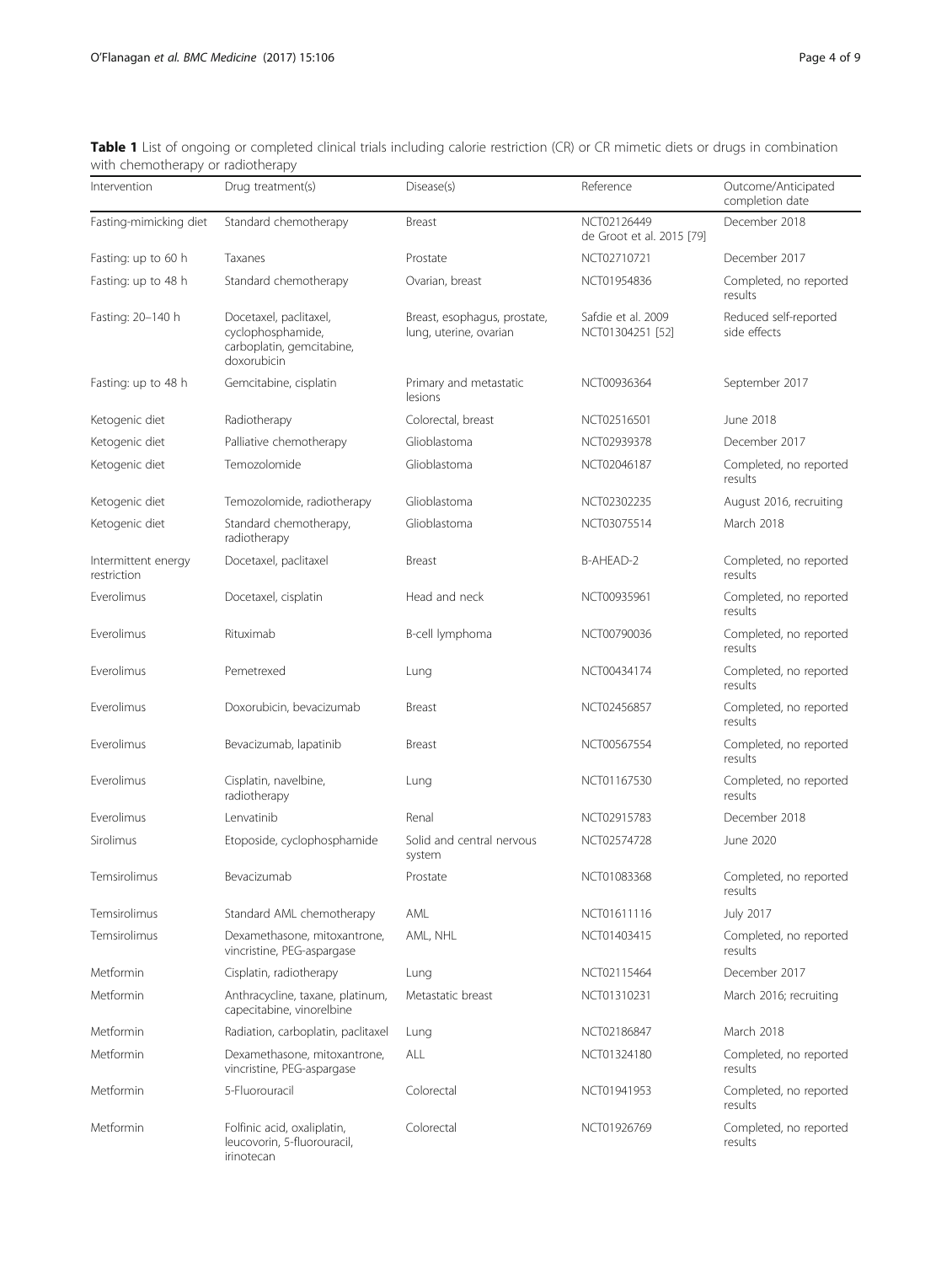| <b>Metformin</b> | Cisplatin, radiotherapy                                                                                                                              | Head and neck                                                                       | NCT02949700                  | December 2019                                                     |
|------------------|------------------------------------------------------------------------------------------------------------------------------------------------------|-------------------------------------------------------------------------------------|------------------------------|-------------------------------------------------------------------|
| Metformin        | Fluorouracil, doxorubicin,<br>cyclophosphamide                                                                                                       | Breast                                                                              | NCT02506777                  | November 2015; recruiting                                         |
| Metformin        | Paclitaxel, carboplatin,<br>docetaxel                                                                                                                | Ovarian, fallopian tube,<br>peritoneal                                              | NCT02122185                  | February 2018                                                     |
| Metformin        | Carboplatin, paclitaxel                                                                                                                              | Ovarian                                                                             | NCT02312661                  | March 2017                                                        |
| Metformin        | Gemcitabine, erlotinib                                                                                                                               | Pancreatic                                                                          | NCT01210911                  | Completed, no reported<br>results                                 |
| Metformin        | Standard chemotherapy                                                                                                                                | All tumor types                                                                     | NCT01442870                  | Completed, no reported<br>results                                 |
| Hydroxycitrate   | Folinic acid, oxaliplatin,<br>leucovorin, 5-fluorouracil,<br>irinotecan, cetuximab, vectibix,<br>carboplatin, bevacizumab,<br>cisplatin, gemcitabine | Metastatic lung, colon, ovarian,<br>esophagus, uterine, liver,<br>parotid, prostate | Schwartz et al.<br>2014 [68] | Hydroxycitrate is tolerated,<br>but no added benefit<br>was found |

Table 1 List of ongoing or completed clinical trials including calorie restriction (CR) or CR mimetic diets or drugs in combination with chemotherapy or radiotherapy (Continued)

AML acute myeloid leukemia, ALL acute lymphoblastic leukemia, NHL non-Hodgkin's lymphoma

mTOR, extends lifespan and delays cancer in mice [[53](#page-7-0)]. Our lab has shown that rapamycin or its analog, Afinitor® (everolimus), can mimic the anticancer effects of CR in mouse models of pancreatic and breast cancer [[54](#page-7-0), [55](#page-7-0)]. Signaling via the mTOR pathway has been implicated in a broad range of chemoresistant cancers [[56](#page-7-0)], and rapamycin has been shown to reverse multidrug resistance [[57](#page-7-0)]. Promising preclinical studies demonstrate that rapamycin can sensitize certain cancers to chemotherapy and radiation therapy. Active phase I and II clinical trials are ongoing to determine the effect of combining rapamycin with chemotherapeutic regimens, including gemcitabine for osteosarcoma, cyclophosphamide, dexamethasone in myeloma, and mitoxantrone, etoposide and cytarabine for leukemia.

Another CR mimetic, metformin, is a biguanide commonly used to treat type 2 diabetes by inhibiting gluconeogenesis through indirect activation of AMPK, thus reducing blood glucose and insulin to levels observed in CR mice [[58](#page-7-0)]. Metformin, as a monotherapy, suppresses tumor development and/or growth in multiple experimental models, including colon, mammary, and hematopoietic cancer models [\[59\]](#page-7-0). Metformin has shown promise both in preclinical and clinical studies, improving treatment of colon, breast, ovarian, prostate, and lung cancers [[60](#page-7-0), [61](#page-7-0)]. Several phase II trials are currently underway to evaluate metformin as a potential combination therapy, including one non-small cell lung cancer study that involves a low carbohydrate diet arm.

Resveratrol, a polyphenolic compound found in grapes, berries and, most famously, red wine, has also been under consideration as a CR mimetic. Resveratrol is believed to underlie the "French paradox," in which the consumption of red wine is believed to reduce mortality rates from cardiovascular disease and certain cancers [\[62](#page-7-0)]. Resveratrol displays anti-inflammatory, anti-oxidant, and anti-angiogenic [[63\]](#page-7-0) properties and suppresses development and growth of numerous cancer types in preclinical models, including breast, prostate, colon, and liver. Although several in vitro and in vivo studies have indicated that resveratrol can enhance anticancer treatments [[64\]](#page-7-0), Fukui et al. [[65\]](#page-7-0) suggested that resveratrol may actually reduce the efficacy of paclitaxel treatment in breast cancer. Therefore, more preclinical studies should be performed prior to progressing to clinical trials examining resveratrol as an adjuvant anticancer therapy.

An emerging CR mimetic is hydroxycitrate, a citric acid derivative and over-the-counter weight-loss drug that inhibits ATP citrate lyase, the enzyme that catalyzes the conversion of citrate into oxaloacetate and acetyl CoA. Cancer cells utilize acetyl CoA as a synthetic precursor to fuel proliferation and growth [\[66\]](#page-7-0); thus, blocking acetyl CoA synthesis is a rational approach to specifically target cancer metabolism. Furthermore, hydroxycitrate is a potent inducer of autophagy. Nevertheless, hydroxycitrate administration alone does not affect systemic glucose or insulin [[67](#page-7-0)]. Further, although Pietrocola et al. [[41\]](#page-7-0) showed enhanced anticancer effects combining hydroxycitrate with doxorubicin and cyclophosphamide, a small trial revealed no added benefit of hydroxycitrate when administered with α-lipoic acid alongside the standard of care [[68\]](#page-7-0).

## Alternative dietary approaches

Further to the CR mimetic drugs above, dietary regimens, such as low carbohydrate/ketogenic and intermittent energy restriction (IER), may be suitable alternatives to chronic CR in combination therapies. Low carbohydrate/ketogenic diets rewire energy metabolism to utilize ketones derived from fatty acids, in particular medium chain triglycerides, as an energy source rather than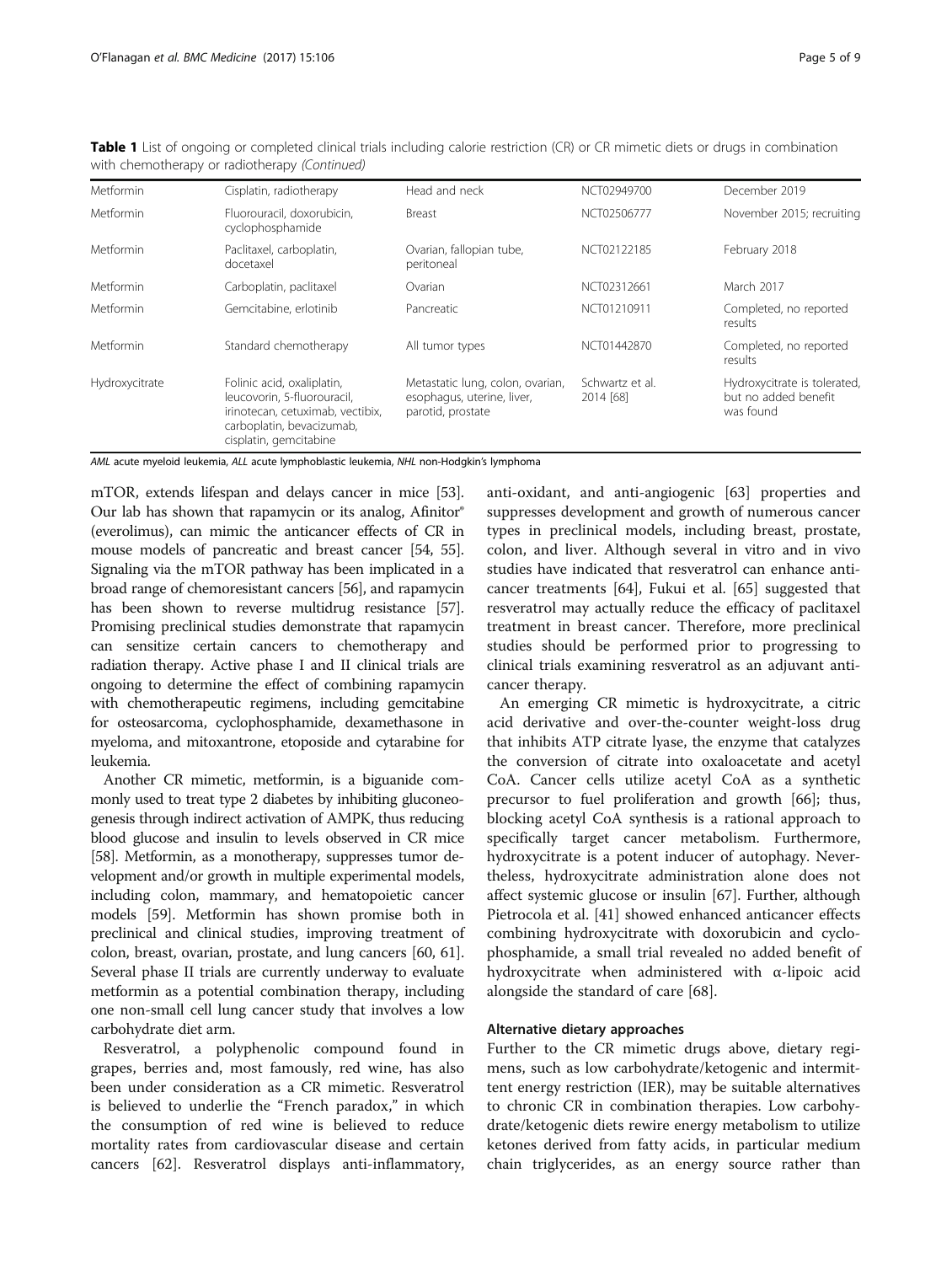glucose. These diets mimic many of the metabolic and anti-inflammatory properties of CR, including reduced blood glucose, insulin, and IGF-1 [[69\]](#page-7-0), as well as the oxidation of fatty acids and generation of ketones. The ketogenic diet has long been used successfully as a means to reduce epileptic seizures [\[70](#page-7-0)] and more recently in type 2 diabetes [[71](#page-8-0)]. Further, studies have shown that the diet is well tolerated in cancer patients either as an adjuvant or monotherapy [[72](#page-8-0), [73](#page-8-0)]. Use as a monotherapy has been shown to halt progression of soft palate cancer [[73\]](#page-8-0), suggesting that, in some circumstances, a ketogenic diet alone may be sufficient for cancer management. Preclinical studies have shown promising results for low carbohydrate/ketogenic diets in reducing tumor growth in breast [\[74\]](#page-8-0), prostate [[75\]](#page-8-0), brain [[76\]](#page-8-0), and gastric cancer models [[77\]](#page-8-0), and it has been shown to promote response to adjuvant radiation therapy [[72\]](#page-8-0). In addition, a switch to a low carbohydrate/ketogenic diet has been shown to prevent cachexia in patients undergoing chemotherapy, suggesting this dietary approach may be a suitable alternative for cancer patients at risk of cachexia, sarcopenia, and weight loss [\[78\]](#page-8-0).

IER, such as the 5–2 diet, in which an individual adheres to severe restriction (75% fewer calories) on 2 non-consecutive days while eating a normal, healthy diet on the remaining 5 days, has been a successful weight loss approach in human studies, and results in similar improvements in metabolic parameters such as insulin sensitivity [[3\]](#page-6-0). A randomized trial is currently underway comparing IER and chronic CR in combination with taxane treatment in breast cancer patients. Preliminary results from this study suggest that IER is tolerable in patients receiving chemotherapy, and the outcome of this trial will add to the evidence for CR as a supportive treatment and evaluate IER as a feasible alternative to CR as an anticancer therapy.

## Conclusions

Dietary interventions are attractive as inexpensive supportive anticancer therapies. CR is an established tumor preventative regimen, reducing systemic inflammation and growth factor signaling, as well as improving metabolic markers. Improved metabolism and inflammation are also likely mechanisms through which CR may reduce tumor growth and enhance therapeutic response (Fig. 1). In addition, oncogenic transformation and loss of senescence in cancer cells may render them more sensitive to CR than normal cells (Fig. 1). As chronic CR is contraindicated for many cancer patients at risk for weight loss, cachexia, and immunosuppression, intermittent CR, fasting-mimicking diets, low carbohydrate/ketogenic diets, or CR mimetic drugs may be more suitable. Fasting and



Fig. 1 Mechanisms through which calorie restriction (CR) affects response to anticancer therapy. CR, fasting, or fasting-mimicking diets (FMDs) cause reduced Akt/mTOR and Ras signaling in normal cells, resulting in senescence, reduced growth, and protection from cytotoxic treatment, while in tumor cells, oncogenic signals remain and cells are sensitive to anti-mitotic therapies. CR, fasting, and FMD also reduce pro-inflammatory cytokines in the circulation and in the tumor microenvironment niche, as well as reduced leptin, insulin, IGF-1, and glucose. CR can reduce desmoplasia surrounding the tumor tissue, which may facilitate better therapeutic drug delivery to the tumor cells. CR can also aid in immunosurveillance of tumors by reducing T<sub>reg</sub> populations that inhibit cytotoxic CD8<sup>+</sup> T cells. This figure has not been published elsewhere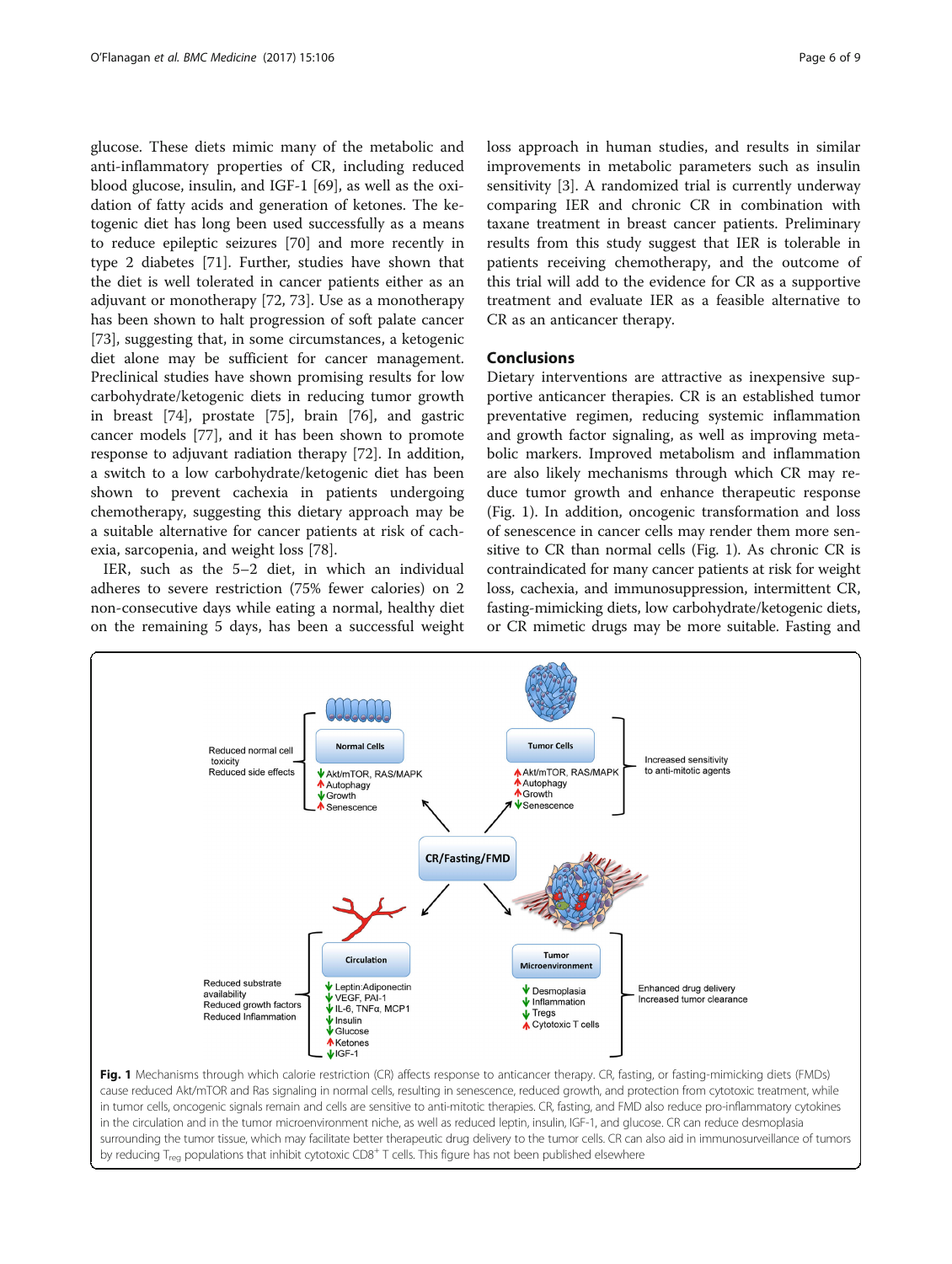<span id="page-6-0"></span>low carbohydrate diets have been shown to reduce side effects and to improve chemotherapy and radiation therapy in animal models, and there is great promise for these interventions in the clinic. More preclinical studies are required to determine in which cancers, at which stage, and in what combinations CR mimetic drugs may prove most effective. Future studies should take into consideration (1) the risk of cachexia in a patient population, whereby those at high risk may benefit from a ketogenic diet or short-term fasting; (2) the immunologic state of the enrolled patients, when CR or rapamycin treatment may be detrimental to wound healing or inflammatory responses; and (3) the metabolic state of patients, with diabetic patients in particular being at risk of adverse effects during chronic CR or fasting regimens, whereby treatment with metformin or a ketogenic diet may be of benefit. While in the short-term studies will need to focus on the safety and added benefit to current therapies, future studies may also focus on the potential of CR in enhancing the response to lower doses of chemotherapy and radiation therapy. In summary, CR and its mimetics show promise as supportive anticancer therapies. Clinical studies are ongoing and will inform on the potential use of these dietary and drug treatments alongside conventional treatments.

#### Abbreviations

AMPK: AMP kinase; CR: Calorie restriction; IER: Intermittent energy restriction; IGF-1: Insulin-like growth factor 1

#### Acknowledgements

This work was supported by grants from the National Cancer Institute (R35CA197627) and Breast Cancer Research Foundation to SD Hursting. CH O'Flanagan is supported by a fellowship from the American Institute for Cancer Research (11A003). SBM is supported by a T32 training fellowship from the National Institutes of Health (8T32LM012420-02).

#### Authors' contributions

CHO'F, LAS, SBM, and SDH wrote and approved the final manuscript.

#### Competing interests The authors declare that they have no competing interests.

#### Publisher's Note

Springer Nature remains neutral with regard to jurisdictional claims in published maps and institutional affiliations.

#### Author details

<sup>1</sup>Department of Nutrition, University of North Carolina, Chapel Hill, NC 27517, USA. <sup>2</sup> Lineberger Comprehensive Cancer Center, University of North Carolina, Chapel Hill, NC 27517, USA. <sup>3</sup>Nutrition Research Institute, University of North Carolina, Kannapolis, NC 28081, USA. <sup>4</sup>Department of Nutrition, University of North Carolina at Chapel Hill, 2100 Michael Hooker Research Center, Campus Box 7461, Chapel Hill, NC 27599, USA.

#### Received: 22 December 2016 Accepted: 15 May 2017 Published online: 24 May 2017

#### References

1. Berrigan D, Lavigne JA, Perkins SN, Nagy TR, Barrett JC, Hursting SD. Phenotypic effects of calorie restriction and insulin-like growth factor-1 treatment on body composition and bone mineral density of C57BL/6 mice: implications for cancer prevention. In Vivo. 2005;19(4):667–74.

- 2. Harvie MN, Pegington M, Mattson MP, Frystyk J, Dillon B, Evans G, Cuzick J, Jebb SA, Martin B, Cutler RG, et al. The effects of intermittent or continuous energy restriction on weight loss and metabolic disease risk markers: a randomized trial in young overweight women. Int J Obes. 2011;35(5):714–27.
- 3. Harvie MN, Sims AH, Pegington M, Spence K, Mitchell A, Vaughan AA, Allwood JW, Xu Y, Rattray NJ, Goodacre R, et al. Intermittent energy restriction induces changes in breast gene expression and systemic metabolism. Breast Cancer Res. 2016;18(1):57.
- 4. Hursting SD, Dunlap SM, Ford NA, Hursting MJ, Lashinger LM. Calorie restriction and cancer prevention: a mechanistic perspective. Cancer Metab. 2013;1(1):10.
- 5. Most J, Tosti V, Redman LM, Fontana L. Calorie restriction in humans: an update. Ageing Res Rev. 2016. doi[:10.1016/j.arr2016.08.005.](http://dx.doi.org/10.1016/j.arr2016.08.005)
- 6. Lv M, Zhu X, Wang H, Wang F, Guan W. Roles of caloric restriction, ketogenic diet and intermittent fasting during initiation, progression and metastasis of cancer in animal models: a systematic review and meta-analysis. PLoS One. 2014;9(12), e115147.
- 7. Mattison JA, Colman RJ, Beasley TM, Allison DB, Kemnitz JW, Roth GS, Ingram DK, Weindruch R, de Cabo R, Anderson RM. Caloric restriction improves health and survival of rhesus monkeys. Nat Commun. 2017;8:14063.
- 8. Harvey AE, Lashinger LM, Otto G, Nunez NP, Hursting SD. Decreased systemic IGF-1 in response to calorie restriction modulates murine tumor cell growth, nuclear factor-kappaB activation, and inflammation-related gene expression. Mol Carcinog. 2013;52(12):997–1006.
- 9. Lashinger LM, Malone LM, McArthur MJ, Goldberg JA, Daniels EA, Pavone A, Colby JK, Smith NC, Perkins SN, Fischer SM, et al. Genetic reduction of insulin-like growth factor-1 mimics the anticancer effects of calorie restriction on cyclooxygenase-2-driven pancreatic neoplasia. Cancer Prev Res (Phila). 2011;4(7):1030–40.
- 10. Nogueira LM, Lavigne JA, Chandramouli GV, Lui H, Barrett JC, Hursting SD. Dose-dependent effects of calorie restriction on gene expression, metabolism, and tumor progression are partially mediated by insulin-like growth factor-1. Cancer Med. 2012;1(2):275–88.
- 11. Harvey AE, Lashinger LM, Hays D, Harrison LM, Lewis K, Fischer SM, Hursting SD. Calorie restriction decreases murine and human pancreatic tumor cell growth, nuclear factor-kappaB activation, and inflammation-related gene expression in an insulin-like growth factor-1-dependent manner. PLoS One. 2014;9(5):e94151.
- 12. Bowers LW, Rossi EL, O'Flanagan CH, de Graffenried LA, Hursting SD. The role of the insulin/IGF system in cancer: lessons learned from clinical trials and the energy balance-cancer link. Front Endocrinol. 2015;6:77.
- 13. Chitnis MM, Yuen JS, Protheroe AS, Pollak M, Macaulay VM. The type 1 insulin-like growth factor receptor pathway. Clin Cancer Res. 2008;14(20):6364–70.
- 14. Denduluri SK, Idowu O, Wang Z, Liao Z, Yan Z, Mohammed MK, Ye J, Wei Q, Wang J, Zhao L, et al. Insulin-like growth factor (IGF) signaling in tumorigenesis and the development of cancer drug resistance. Genes Dis. 2015;2(1):13–25.
- 15. Hursting SD, Smith SM, Lashinger LM, Harvey AE, Perkins SN. Calories and carcinogenesis: lessons learned from 30 years of calorie restriction research. Carcinogenesis. 2010;31(1):83–9.
- 16. Mukherjee P, Abate LE, Seyfried TN. Antiangiogenic and proapoptotic effects of dietary restriction on experimental mouse and human brain tumors. Clin Cancer Res. 2004;10(16):5622–9.
- 17. Mukherjee P, Mulrooney TJ, Marsh J, Blair D, Chiles TC, Seyfried TN. Differential effects of energy stress on AMPK phosphorylation and apoptosis in experimental brain tumor and normal brain. Mol Cancer. 2008;7:37.
- 18. Mihaylova MM, Shaw RJ. The AMPK signalling pathway coordinates cell growth, autophagy and metabolism. Nat Cell Biol. 2011;13(9):1016–23.
- 19. Selman C, Kerrison ND, Cooray A, Piper MD, Lingard SJ, Barton RH, Schuster EF, Blanc E, Gems D, Nicholson JK, et al. Coordinated multitissue transcriptional and plasma metabonomic profiles following acute caloric restriction in mice. Physiol Genomics. 2006;27(3):187–200.
- 20. Lashinger LM, O'Flanagan CH, Dunlap SM, Rasmussen AJ, Sweeney S, Guo JY, Lodi A, Tiziani S, White E, Hursting SD. Starving cancer from the outside and inside: separate and combined effects of calorie restriction and autophagy inhibition on Ras-driven tumors. Cancer Metab. 2016;4:18.
- 21. Altman BJ, Stine ZE, Dang CV. From Krebs to clinic: glutamine metabolism to cancer therapy. Nat Rev Cancer. 2016;16(10):619–34.
- 22. Currie E, Schulze A, Zechner R, Walther TC, Farese Jr RV. Cellular fatty acid metabolism and cancer. Cell Metab. 2013;18(2):153–61.
- 23. Ward PS, Thompson CB. Metabolic reprogramming: a cancer hallmark even warburg did not anticipate. Cancer Cell. 2012;21(3):297–308.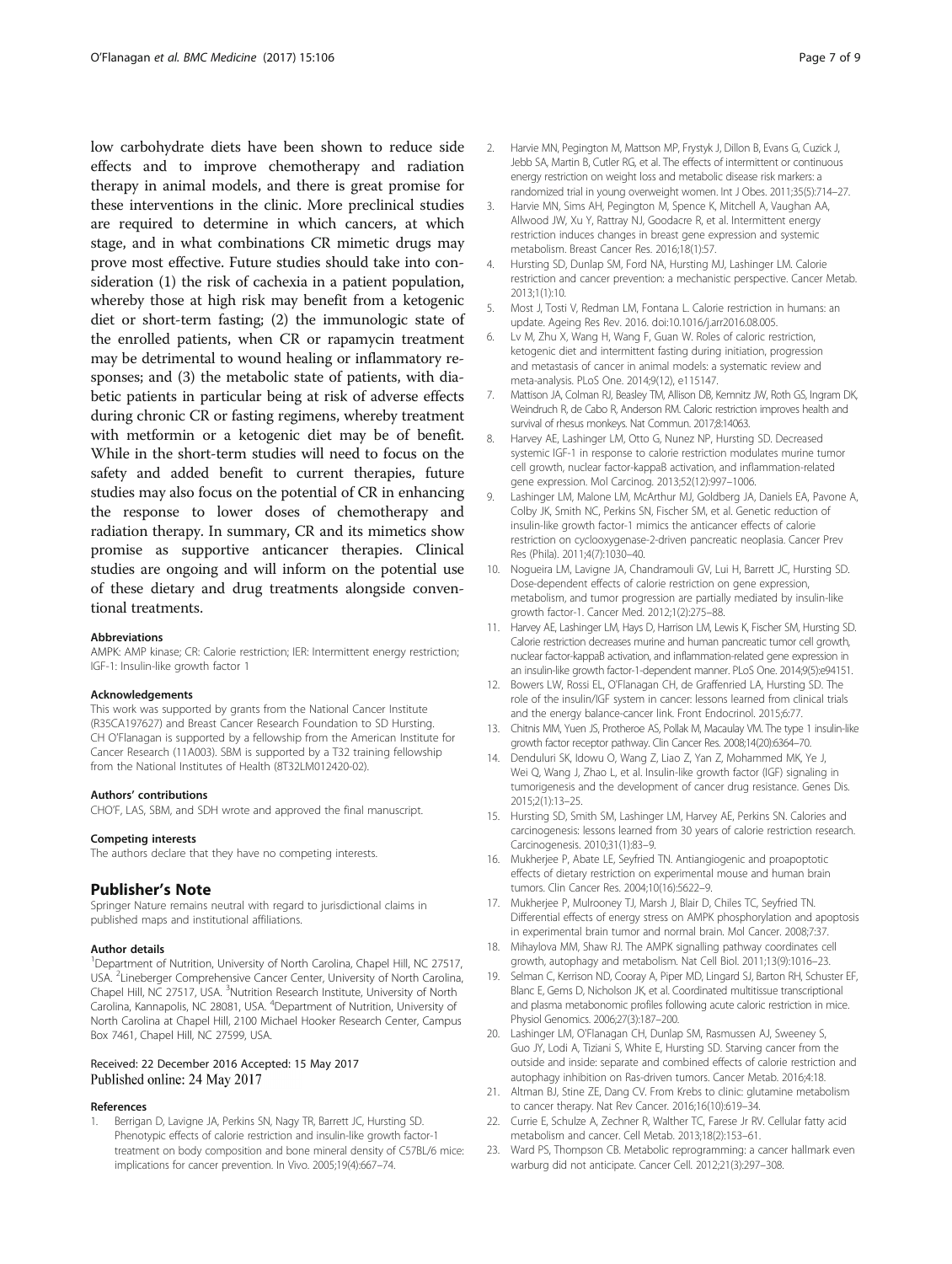- <span id="page-7-0"></span>24. Allen BG, Bhatia SK, Anderson CM, Eichenberger-Gilmore JM, Sibenaller ZA, Mapuskar KA, Schoenfeld JD, Buatti JM, Spitz DR, Fath MA. Ketogenic diets as an adjuvant cancer therapy: History and potential mechanism. Redox Biol. 2014;2:963–70.
- 25. White E, Mehnert JM, Chan CS. Autophagy, metabolism, and cancer. Clin Cancer Res. 2015;21(22):5037–46.
- 26. Galluzzi L, Pietrocola F, Bravo-San Pedro JM, Amaravadi RK, Baehrecke EH, Cecconi F, Codogno P, Debnath J, Gewirtz DA, Karantza V, et al. Autophagy in malignant transformation and cancer progression. EMBO J. 2015;34(7):856–80.
- 27. Cheong H, Lu C, Lindsten T, Thompson CB. Therapeutic targets in cancer cell metabolism and autophagy. Nat Biotechnol. 2012;30(7):671–8.
- 28. Harvie M, Howell A. Energy restriction and the prevention of breast cancer. Proc Nutr Soc. 2012;71(2):263–75.
- 29. Imayama I, Ulrich CM, Alfano CM, Wang C, Xiao L, Wener MH, Campbell KL, Duggan C, Foster-Schubert KE, Kong A, et al. Effects of a caloric restriction weight loss diet and exercise on inflammatory biomarkers in overweight/ obese postmenopausal women: a randomized controlled trial. Cancer Res. 2012;72(9):2314–26.
- 30. Coussens LM, Werb Z. Inflammation and cancer. Nature. 2002;420(6917):860–7.
- 31. O'Flanagan CH, Bowers LW, Hursting SD. A weighty problem: metabolic perturbations and the obesity-cancer link. Horm Mol Biol Clin Investig. 2015;23(2):47–57.
- 32. Weiss EP, Racette SB, Villareal DT, Fontana L, Steger-May K, Schechtman KB, Klein S, Holloszy JO, Washington University School of Medicine CALERIE Group. Improvements in glucose tolerance and insulin action induced by increasing energy expenditure or decreasing energy intake: a randomized controlled trial. Am J Clin Nutr. 2006;84(5):1033–42.
- 33. Powolny AA, Wang S, Carlton PS, Hoot DR, Clinton SK. Interrelationships between dietary restriction, the IGF-I axis, and expression of vascular endothelial growth factor by prostate adenocarcinoma in rats. Mol Carcinog. 2008;47(6):458–65.
- 34. Mulrooney TJ, Marsh J, Urits I, Seyfried TN, Mukherjee P. Influence of caloric restriction on constitutive expression of NF-kappaB in an experimental mouse astrocytoma. PLoS One. 2011;6(3):e18085.
- 35. Fontana L. Neuroendocrine factors in the regulation of inflammation: excessive adiposity and calorie restriction. Exp Gerontol. 2009;44(1-2):41–5.
- 36. Peters JM, Shah YM, Gonzalez FJ. The role of peroxisome proliferator-activated receptors in carcinogenesis and chemoprevention. Nat Rev Cancer. 2012;12(3):181–95.
- 37. Staudt LM. Oncogenic activation of NF-kappaB. Cold Spring Harb Perspect Biol. 2010;2(6):a000109.
- 38. Saleh AD, Simone BA, Palazzo J, Savage JE, Sano Y, Dan T, Jin L, Champ CE, Zhao S, Lim M, et al. Caloric restriction augments radiation efficacy in breast cancer. Cell Cycle. 2013;12(12):1955–63.
- 39. Lee C, Longo VD. Fasting vs dietary restriction in cellular protection and cancer treatment: from model organisms to patients. Oncogene. 2011;30(30):3305–16.
- 40. Raffaghello L, Lee C, Safdie FM, Wei M, Madia F, Bianchi G, Longo VD. Starvation-dependent differential stress resistance protects normal but not cancer cells against high-dose chemotherapy. Proc Natl Acad Sci U S A. 2008;105(24):8215–20.
- 41. Pietrocola F, Pol J, Vacchelli E, Rao S, Enot DP, Baracco EE, Levesque S, Castoldi F, Jacquelot N, Yamazaki T, et al. Caloric restriction mimetics enhance anticancer immunosurveillance. Cancer Cell. 2016;30(1):147–60.
- 42. Lee C, Raffaghello L, Brandhorst S, Safdie FM, Bianchi G, Martin-Montalvo A, Pistoia V, Wei M, Hwang S, Merlino A, et al. Fasting cycles retard growth of tumors and sensitize a range of cancer cell types to chemotherapy. Sci Transl Med. 2012;4(124):124ra127.
- 43. Klement RJ, Champ CE. Calories, carbohydrates, and cancer therapy with radiation: exploiting the five R's through dietary manipulation. Cancer Metastasis Rev. 2014;33(1):217–29.
- 44. Longo VD, Panda S. Fasting, circadian rhythms, and time-restricted feeding in healthy lifespan. Cell Metab. 2016;23(6):1048–59.
- 45. Sancar A, Lindsey-Boltz LA, Gaddameedhi S, Selby CP, Ye R, Chiou YY, Kemp MG, Hu J, Lee JH, Ozturk N. Circadian clock, cancer, and chemotherapy. Biochemistry. 2015;54(2):110–23.
- 46. Lee C, Raffaghello L, Longo VD. Starvation, detoxification, and multidrug resistance in cancer therapy. Drug Resist Updat. 2012;15(1-2):114–22.
- 47. Di Biase S, Lee C, Brandhorst S, Manes B, Buono R, Cheng CW, Cacciottolo M, Martin-Montalvo A, de Cabo R, Wei M, et al. Fasting-mimicking diet reduces

HO-1 to promote T cell-mediated tumor cytotoxicity. Cancer Cell. 2016;30(1):136–46.

- 48. Wei M, Brandhorst S, Shelehchi M, Mirzaei H, Cheng CW, Budniak J, Groshen S, Mack WJ, Guen E, Di Biase S, et al. Fasting-mimicking diet and markers/ risk factors for aging, diabetes, cancer, and cardiovascular disease. Sci Transl Med. 2017;9(377):eaai870. doi[:10.1126/scitranslmed.aai8700.](http://dx.doi.org/10.1126/scitranslmed.aai8700)
- 49. Cheng CW, Adams GB, Perin L, Wei M, Zhou X, Lam BS, Da Sacco S, Mirisola M, Quinn DI, Dorff TB, et al. Prolonged fasting reduces IGF-1/PKA to promote hematopoietic-stem-cell-based regeneration and reverse immunosuppression. Cell Stem Cell. 2014;14(6):810–23.
- 50. Farazi M, Nguyen J, Goldufsky J, Linnane S, Lukaesko L, Weinberg AD, Ruby CE. Caloric restriction maintains OX40 agonist-mediated tumor immunity and CD4 T cell priming during aging. Cancer Immunol Immunother. 2014;63(6):615–26.
- 51. Raffaghello L, Safdie F, Bianchi G, Dorff T, Fontana L, Longo VD. Fasting and differential chemotherapy protection in patients. Cell Cycle. 2010;9(22):4474–6.
- 52. Safdie FM, Dorff T, Quinn D, Fontana L, Wei M, Lee C, Cohen P, Longo VD. Fasting and cancer treatment in humans: a case series report. Aging. 2009;1(12):988–1007.
- 53. Harrison DE, Strong R, Sharp ZD, Nelson JF, Astle CM, Flurkey K, Nadon NL, Wilkinson JE, Frenkel K, Carter CS, et al. Rapamycin fed late in life extends lifespan in genetically heterogeneous mice. Nature. 2009;460(7253):392–5.
- 54. Cifarelli V, Lashinger LM, Devlin KL, Dunlap SM, Huang J, Kaaks R, Pollak MN, Hursting SD. Metformin and rapamycin reduce pancreatic cancer growth in obese prediabetic mice by distinct microRNA-regulated mechanisms. Diabetes. 2015;64(5):1632–42.
- 55. Nogueira LM, Dunlap SM, Ford NA, Hursting SD. Calorie restriction and rapamycin inhibit MMTV-Wnt-1 mammary tumor growth in a mouse model of postmenopausal obesity. Endocr Relat Cancer. 2012;19(1):57–68.
- Jiang BH, Liu LZ. Role of mTOR in anticancer drug resistance: perspectives for improved drug treatment. Drug Resist Updat. 2008;11(3):63–76.
- 57. Zhou Y, Zhao RH, Tseng KF, Li KP, Lu ZG, Liu Y, Han K, Gan ZH, Lin SC, Hu HY, et al. Sirolimus induces apoptosis and reverses multidrug resistance in human osteosarcoma cells in vitro via increasing microRNA-34b expression. Acta Pharmacol Sin. 2016;37(4):519–29.
- 58. Linden MA, Lopez KT, Fletcher JA, Morris EM, Meers GM, Siddique S, Laughlin MH, Sowers JR, Thyfault JP, Ibdah JA, et al. Combining metformin therapy with caloric restriction for the management of type 2 diabetes and nonalcoholic fatty liver disease in obese rats. Appl Physiol Nutr Metab. 2015;40(10):1038–47.
- 59. Pollak MN. Investigating metformin for cancer prevention and treatment: the end of the beginning. Cancer Discov. 2012;2(9):778–90.
- 60. Hirsch HA, Iliopoulos D, Tsichlis PN, Struhl K. Metformin selectively targets cancer stem cells, and acts together with chemotherapy to block tumor growth and prolong remission. Cancer Res. 2009;69(19):7507–11.
- 61. Iliopoulos D, Hirsch HA, Struhl K. Metformin decreases the dose of chemotherapy for prolonging tumor remission in mouse xenografts involving multiple cancer cell types. Cancer Res. 2011;71(9):3196–201.
- 62. Catalgol B, Batirel S, Taga Y, Ozer NK. Resveratrol: French paradox revisited. Front Pharmacol. 2012;3:141.
- 63. Carter LG, D'Orazio JA, Pearson KJ. Resveratrol and cancer: focus on in vivo evidence. Endocr Relat Cancer. 2014;21(3):R209–25.
- 64. Gupta SC, Kannappan R, Reuter S, Kim JH, Aggarwal BB. Chemosensitization of tumors by resveratrol. Ann N Y Acad Sci. 2011;1215:150–60.
- 65. Fukui M, Yamabe N, Zhu BT. Resveratrol attenuates the anticancer efficacy of paclitaxel in human breast cancer cells in vitro and in vivo. Eur J Cancer. 2010;46(10):1882–91.
- 66. Hatzivassiliou G, Zhao F, Bauer DE, Andreadis C, Shaw AN, Dhanak D, Hingorani SR, Tuveson DA, Thompson CB. ATP citrate lyase inhibition can suppress tumor cell growth. Cancer Cell. 2005;8(4):311–21.
- 67. Thazhath SS, Wu T, Bound MJ, Checklin HL, Standfield S, Jones KL, Horowitz M, Rayner CK. Effects of intraduodenal hydroxycitrate on glucose absorption, incretin release, and glycemia in response to intraduodenal glucose infusion in health and type 2 diabetes: a randomised controlled trial. Nutrition. 2016;32(5):553–9.
- 68. Schwartz L, Buhler L, Icard P, Lincet H, Steyaert JM. Metabolic treatment of cancer: intermediate results of a prospective case series. Anticancer Res. 2014;34(2):973–80.
- 69. Dupuis N, Curatolo N, Benoist JF, Auvin S. Ketogenic diet exhibits anti-inflammatory properties. Epilepsia. 2015;56(7):e95–8.
- 70. Martin K, Jackson CF, Levy RG, Cooper PN. Ketogenic diet and other dietary treatments for epilepsy. Cochrane Database Syst Rev. 2016;2:CD001903.